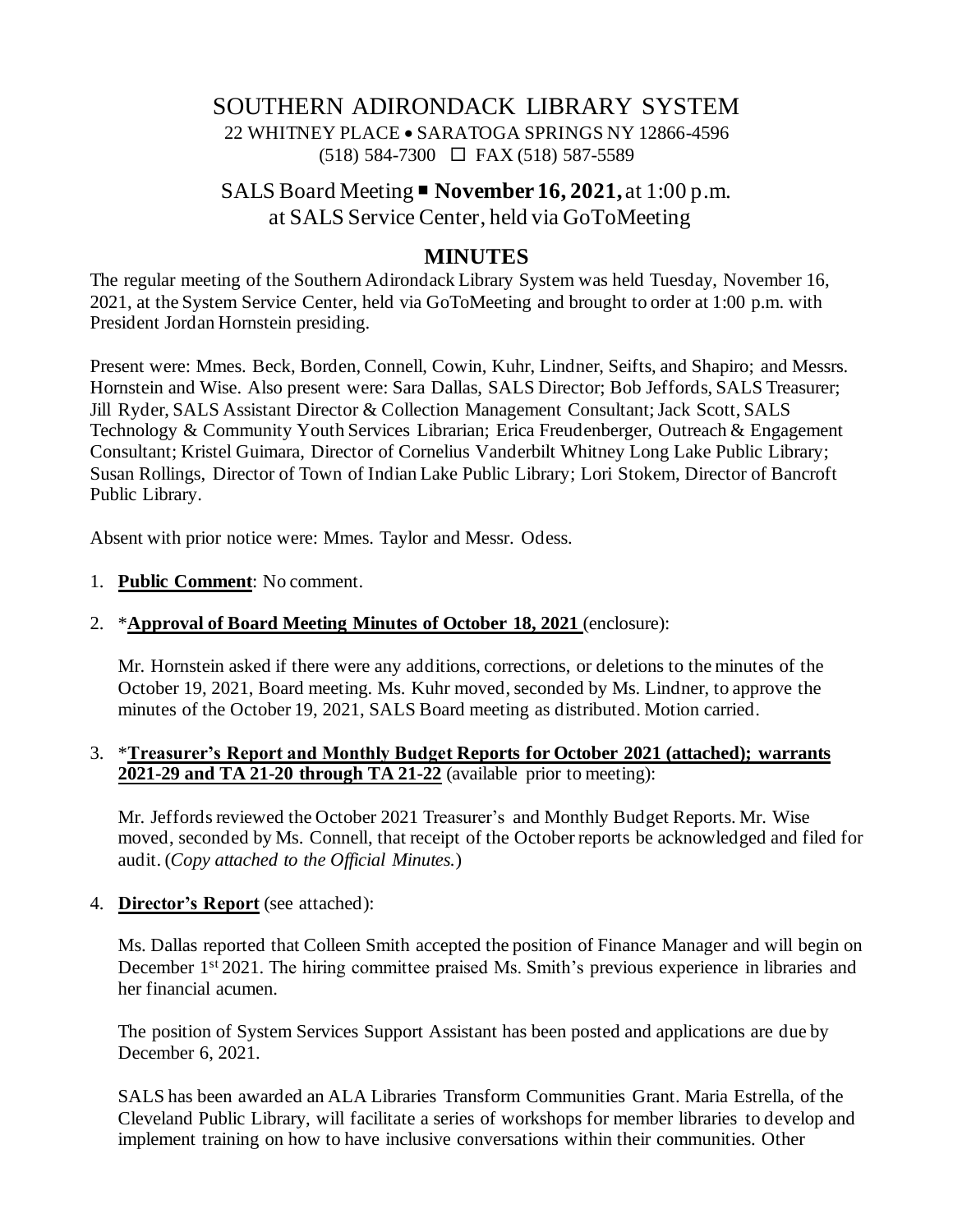*SALS Board Meeting Minutes, March 17, 2020………………………………………………..……..2* libraries in the SALS service area also received grant funding: the Argyle Free Library, the Caldwell Lake George Library, the Richards Library, and the Schuylerville Public Library.

The new SALS VOIP phone system has almost been fully implemented and should be completed soon.

A. *Joint Automation Report:*

Mr. Wise reported that a JA meeting was held on November 10<sup>th</sup>.

JA noted that computer orders are running behind schedule due to supply chain issues.

JA is looking into Cyber Security Insurance, but it looks as though each library would need to purchase their own insurance plan and 2-Factor authentication would need to be enabled for all Office 365 users.

JA is also looking into providing training for member libraries on identifying phishing emails.

There was also a discussion about amending the fee structures for member libraries regarding telecommunications services.

B. *Other*: Tour of SALS' YouTube page.

Erica Freudenberger provided an overview of the SALS YouTube Channel and discussed ways in which SALS plans to provide new on-demand training for member libraries.

### 5. **Committee Reports**:

- A. *Audit & Finance (R.Wise, chair)*: No report.
- B. *Building (C. Connell, chair)*: No report.
- C. *Bylaws (R. Wise, chair)*: No report.
- D. *Central Library (M. Shapiro, chair)*: No report.
- E. *County Aid Coordinators (Seifts, Connell, Odess, Cowin)*: No report.
- F. *Library Services (C. Kuhr, chair)*: No report.
- G. *Personnel (L. Borden, chair)*: No report
- H. *Trustee Nominating (E. Cowin, chair)*: No report

### 6. **Unfinished Business**: None

### 7. **New Business**:

- A. *\*Approve Letter of Engagement from UHY, LLP* Mr. Wise moved, seconded by Ms. Connell, to approve signing of the Letter of Engagement from UHY, LLP. Ayes: All; Nays: None; Abstentions: None. Motion carried.
- B. *\*Approve 2021 Construction Grant* Ms. Connell reviewed twelve applicants for the 2021 Construction Grant.

Argyle Free Library Create new circulation area  $$5,000$ 

Mr. Hornstein moved to approve the Argyle Free Library's 2021 Construction Challenge Grant. Ayes: All; Nays: None; Abstentions: Ms. Kuhr. Motion carried.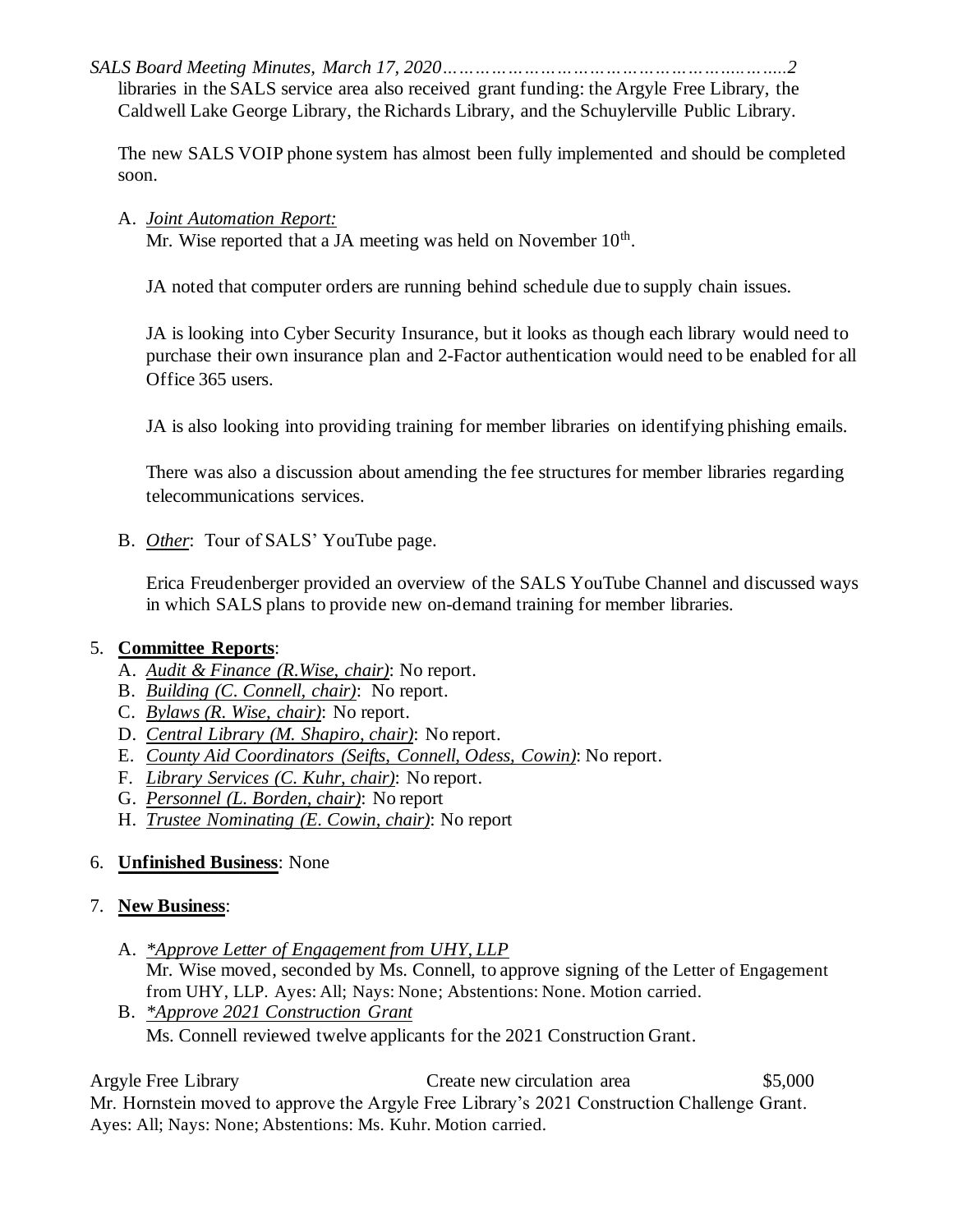| <b>Bolton Free Library</b><br>Ayes: All; Nays: None; Abstentions: None. Motion carried.                                                  | Redesign the library circulation desk<br>Mr. Hornstein moved to approve the Bolton Free Library's 2021 Construction Challenge Grant.                                                                            | \$5,000 |
|------------------------------------------------------------------------------------------------------------------------------------------|-----------------------------------------------------------------------------------------------------------------------------------------------------------------------------------------------------------------|---------|
| <b>Bancroft Public Library</b><br>Ayes: All; Nays: None; Abstentions: None. Motion carried.                                              | Installed Handicap Operator hardware<br>Mr. Hornstein moved to approve the Bancroft Public Library's 2021 Construction Challenge Grant.                                                                         | \$5,000 |
| Clifton Park-Halfmoon Public Library Replace Furniture<br>Challenge Grant. Ayes: All; Nays: None; Abstentions: Mr. Wise. Motion carried. | Mr. Hornstein moved to approve the Clifton Park-Halfmoon Public Library's 2021 Construction                                                                                                                     | \$4,264 |
| Pember Library<br>need to be corrected**                                                                                                 | Painting<br>Mr. Hornstein moved to approve the Pember Library's 2021 Construction Challenge Grant.<br>Ayes: All; Nays: None; Abstentions: None. Motion carried. **Before payment is issued the application will | \$4,262 |
| Richards Library<br>Ayes: All; Nays: None; Abstentions: Ms. Cowin. Motion carried.                                                       | <b>Electrical Existing Conditions Survey</b><br>Mr. Hornstein moved to approve the Richards Library's 2021 Construction Challenge Grant.                                                                        | \$2,800 |
| Rockwell Falls Public Library<br>Grant. Ayes: All; Nays: None; Abstentions: None. Motion carried.                                        | Replace carpet<br>Mr. Hornstein moved to approve the Rockwell Falls Public Library's 2021 Construction Challenge                                                                                                | \$2,978 |
| Town of Ballston Community<br>Challenge Grant. Ayes: All; Nays: None; Abstentions: None. Motion carried.                                 | Library Accessible doors<br>Mr. Hornstein moved to approve the Town of Ballston Community Library's 2021 Construction                                                                                           | \$5,000 |
| Town of Chester Public Library<br>Grant. Ayes: All; Nays: None; Abstentions: None. Motion carried.                                       | Replace windows<br>Mr. Hornstein moved to approve the Town of Chester Pubic Library's 2021 Construction Challenge                                                                                               | \$5,000 |
| Town of Indian Lake Public Library<br>Challenge Grant. Ayes: All; Nays: None; Abstentions: None. Motion carried.                         | Replace Siding<br>Mr. Hornstein moved to approve the Town of Indian Lake Public Library's 2021 Construction                                                                                                     | \$5,000 |
| Town of Lake Pleasant Public Library<br>Challenge Grant. Ayes: All; Nays: None; Abstentions: Ms. Seifts. Motion carried.                 | Landscaping<br>Mr. Hornstein moved to approve the Town of Lake Pleasant Public Library's 2021 Construction                                                                                                      | \$4,262 |
| Waterford Public Library<br>Ayes: All; Nays: None; Abstentions: Ms. Connell. Motion carried.                                             | <b>LEDS</b><br>Mr. Hornstein moved to approve the Waterford Public Library's 2021 Construction Challenge Grant.                                                                                                 | \$1,434 |
| C. *Approve 2021 Continuing Education Challenge Grant                                                                                    | Ms. Kuhr reviewed the four applicants for the 2021 Continuing Education Challenge Grants.                                                                                                                       |         |

| Fort Edward Free Library | Course at SUNY Adirondack | \$745 |
|--------------------------|---------------------------|-------|
|--------------------------|---------------------------|-------|